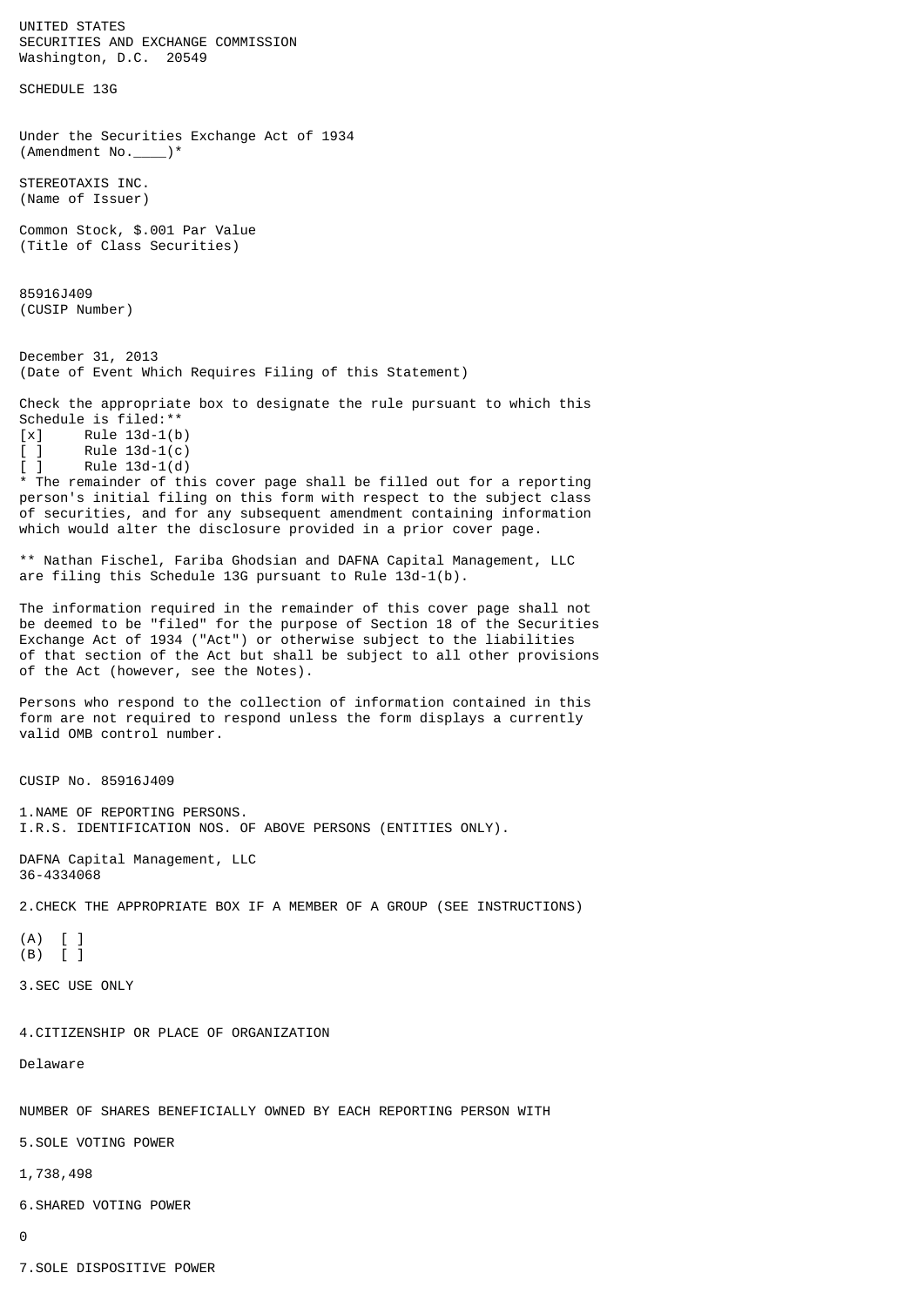1,738,498 8.SHARED DISPOSITIVE POWER  $\Omega$ 9.AGGREGATE AMOUNT BENEFICIALLY OWNED BY EACH REPORTING PERSON 1,738,498 10.CHECK IF THE AGGREGATE AMOUNT IN ROW (9) EXCLUDES CERTAIN SHARES (SEE INSTRUCTIONS) 11.PERCENT OF CLASS REPRESENTED BY AMOUNT IN ROW (9) 8.99% 12.TYPE OF REPORTING PERSON (SEE INSTRUCTIONS) IA CUSIP No. 85916J409 1.NAME OF REPORTING PERSONS. I.R.S. IDENTIFICATION NOS. OF ABOVE PERSONS (ENTITIES ONLY). Nathan Fischel 2.CHECK THE APPROPRIATE BOX IF A MEMBER OF A GROUP (SEE INSTRUCTIONS) (A) [ ] (B) [ ] 3.SEC USE ONLY 4.CITIZENSHIP OR PLACE OF ORGANIZATION Austria citizen (U.S. permanent resident) NUMBER OF SHARES BENEFICIALLY OWNED BY EACH REPORTING PERSON WITH 5.SOLE VOTING POWER 1,738,498 6.SHARED VOTING POWER  $\Omega$ 7.SOLE DISPOSITIVE POWER 1,738,498 8.SHARED DISPOSITIVE POWER  $\Omega$ 9.AGGREGATE AMOUNT BENEFICIALLY OWNED BY EACH REPORTING PERSON 1,738,498 10.CHECK IF THE AGGREGATE AMOUNT IN ROW (9) EXCLUDES CERTAIN SHARES (SEE INSTRUCTIONS) 11.PERCENT OF CLASS REPRESENTED BY AMOUNT IN ROW (9) 8.99% 12.TYPE OF REPORTING PERSON (SEE INSTRUCTIONS) IN, HC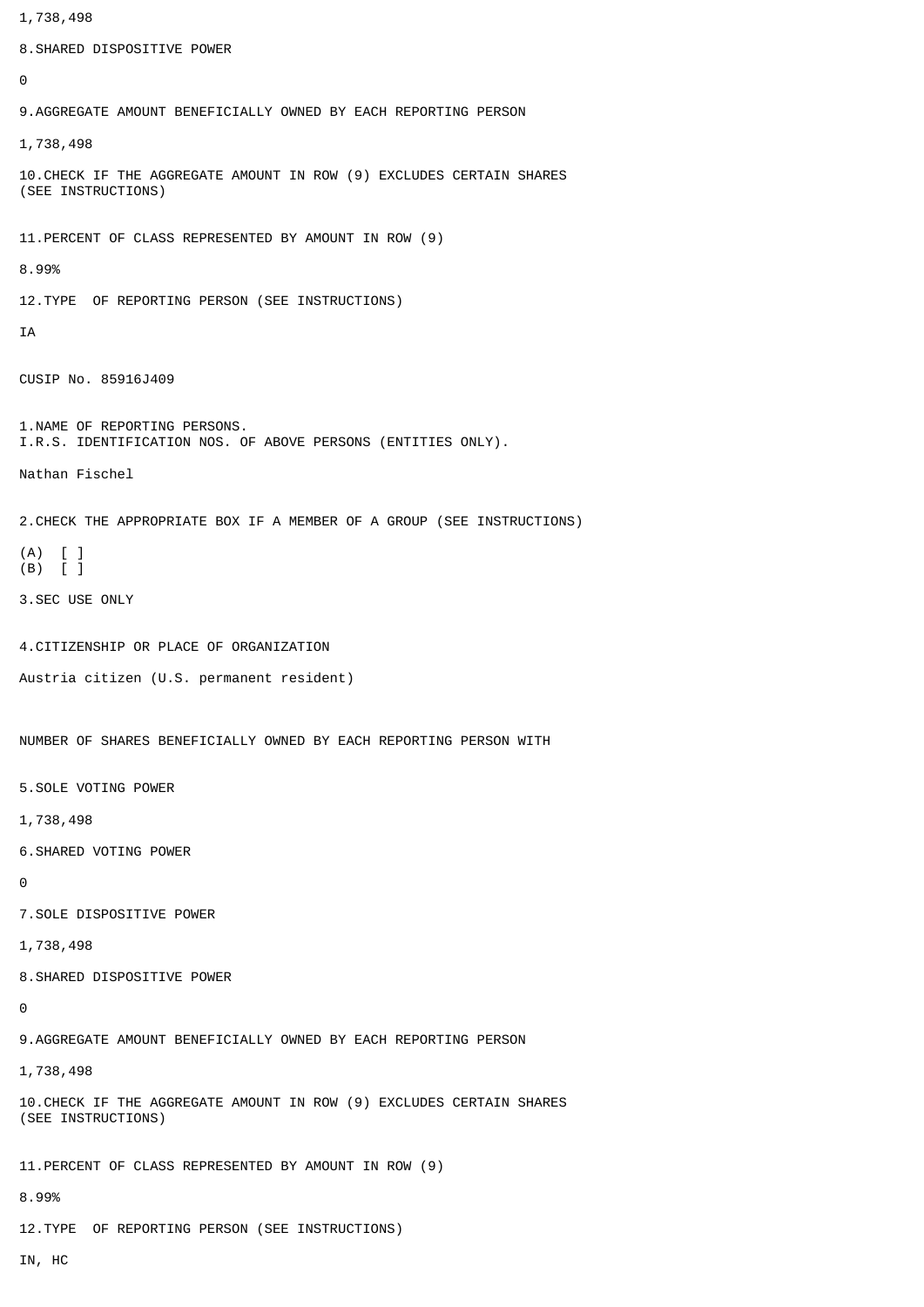CUSIP No. 85916J409 1.NAME OF REPORTING PERSONS. I.R.S. IDENTIFICATION NOS. OF ABOVE PERSONS (ENTITIES ONLY). Fariba Ghodsian 2.CHECK THE APPROPRIATE BOX IF A MEMBER OF A GROUP (SEE INSTRUCTIONS) (A) [ ] (B) [ ] 3.SEC USE ONLY 4.CITIZENSHIP OR PLACE OF ORGANIZATION United States of America NUMBER OF SHARES BENEFICIALLY OWNED BY EACH REPORTING PERSON WITH 5.SOLE VOTING POWER 1,738,498 6.SHARED VOTING POWER  $\Omega$ 7.SOLE DISPOSITIVE POWER 1,738,498 8.SHARED DISPOSITIVE POWER  $\boldsymbol{\Theta}$ 9.AGGREGATE AMOUNT BENEFICIALLY OWNED BY EACH REPORTING PERSON 1,738,498 10.CHECK IF THE AGGREGATE AMOUNT IN ROW (9) EXCLUDES CERTAIN SHARES (SEE INSTRUCTIONS) 11.PERCENT OF CLASS REPRESENTED BY AMOUNT IN ROW (9) 8.99% 12.TYPE OF REPORTING PERSON (SEE INSTRUCTIONS) IN, HC Item 1. (a) Name of Issuer Stereotaxis, Inc. (b) Address of Issuer's Principal Executive Offices 4320 Forest Park Avenue, Suite 100, St. Louis, Missouri 63108 Item 2. (a) Name of Person Filing This Schedule 13G is being filed on behalf of DAFNA Capital Management, LLC, Nathan Fischel and Fariba Ghodsian (each, a "Reporting Person"). (b) Address of Principal Business office or, if None, Residence For each Reporting Person, 10990 Wilshire Boulevard, Suite 1400 Los Angeles, CA 90024 (c) Citizenship DAFNA Capital Management, LLC is a Delaware limited liability company. Dr. Fischel is a citizen of Austria and a U.S. permanent resident. Dr. Ghodsian is a citizen of the United States. (d) Title of Class of Securities Common Stock (e) CUSIP Number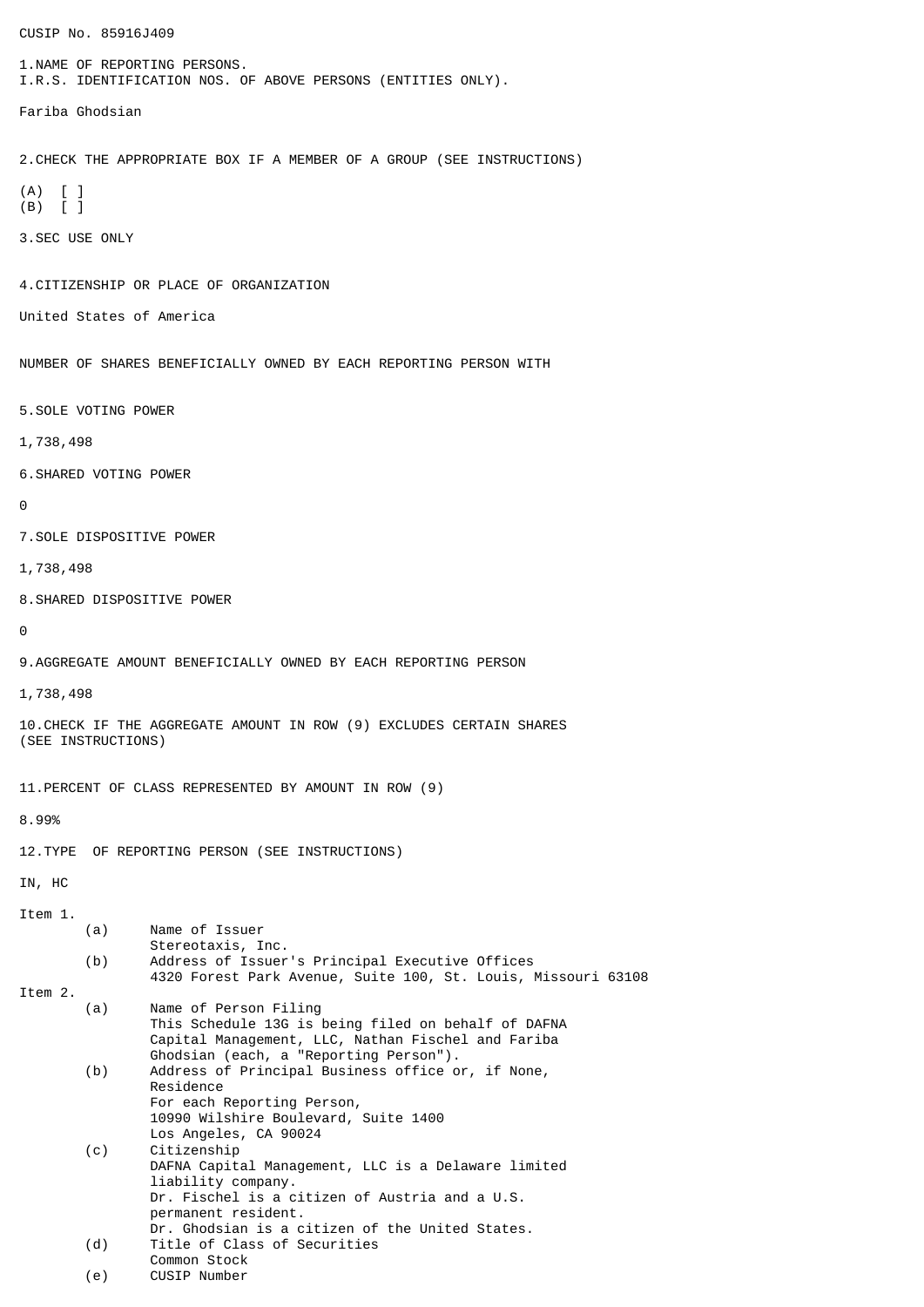## 85916J409

Item 3. If this statement is filed pursuant to ss. 240.13d-1(b), or 240.13d-2(b) or (c), check whether the person filing is a: (a) [ ] Broker or dealer registered under section 15 of the Act (15 U.S.C. 78c). (b)  $\lceil$   $\rceil$  Bank as defined in section 3(a)(6) of the Act (15 U.S.C. 78c). (c)  $\lceil$   $\rceil$  Insurance company as defined in section 3(a)(19) of the Act (15 U.S.C. 78c). (d) [ ] Investment company registered under section 8 of the Investment Company Act (15 U.S.C. 80a-8). (e) [x] An investment adviser in accordance with ss. 240.13d-1(b)(1)(ii)(E).\* (f) [ ] An employee benefit plan or endowment fund in accordance with ss. 240.13d-1(b)(ii)(F). (g) [x] A parent holding company or control person in accordance with ss. 240.13d-1(b)(1)(ii)(G).\*\* (h) [ ] A savings association as defined in Section 3(b) of the Federal Deposit Insurance Act (12 U.S.C. 1813). (i) [ ] A church plan that is excluded from the definition of an investment company under section 3(c)(14) of the Investment Company Act of 1940 (15 U.S.C. 80a 3). (j)  $[ ]$  Group in accordance with ss. 240.13d-1(b)(ii)(J). \* DAFNA Capital Management, LLC is an investment adviser in accordance with ss. 240.13d-1(b)(1)(ii)(E). \*\* Drs. Fischel and Ghodsian are control persons of DAFNA Capital Management, LLC in accordance with ss. 240.13d-1(b)(1)(ii)(G). Item 4. Ownership For each Reporting Person: (a) Amount beneficially owned: 1,738,498 (the "Shares") (b) Percent of class: 8.99%\* (c) Number of shares to which the Reporting Person has: (i) Sole power to vote or to direct the vote: 1,738,498 (ii) Shared power to direct the vote: 0 (iii) Sole power to dispose or to direct the disposition of: 1,738,498 (iv) Shared power to dispose or to direct the disposition of: 0 \*The ownership percentage is calculated based on 19,331,491 shares of Common Stock outstanding as of November 26, 2013, as reported in the issuer's most recent Reigistration Statement on Form S-3,as filed with the Securities and Exchange Commission on November 27, 2013. Item 5. Ownership of Five Percent or Less of a Class. If this statement is being filed to report the fact that as of the date hereof the reporting person has ceased to be the beneficial owner of more than five percent of the class securities, check the following [ ] Item 6. Ownership of More than Five Percent on Behalf of Another Person. DAFNA Capital Management, LLC, in its capacity as investment adviser to DAFNA LifeScience Ltd., DAFNA LifeScience Market Neutral Ltd., and DAFNA LifeScience Select Ltd. (collectively, the "Funds"), may be deemed to be the beneficial owner of the Shares owned by the Funds, as in its capacity as investment adviser it has the power to dispose, direct the disposition of, and vote the shares of the issuer owned by the Funds. Nathan Fischel is a part-owner of DAFNA Capital Management, LLC and CEO. As a controlling person of DAFNA Capital Management, LLC, he may be deemed to beneficially own the Shares of the issuer owned by the Funds.

> Fariba Ghodsian is a part-owner of DAFNA Capital Management, LLC and Chief Investment Officer. As a controlling person of DAFNA Capital Management, LLC, she may be deemed to beneficially own the Shares of the issuer owned by the Funds.

Pursuant to Rule 13d-4, Drs. Fischel and Ghodsian disclaim beneficial ownership of the securities owned by the Funds.

Item 7. Identification and Classification of the Subsidiary Which Acquired the Security Being Reported on By the Parent Holding Company. N/A